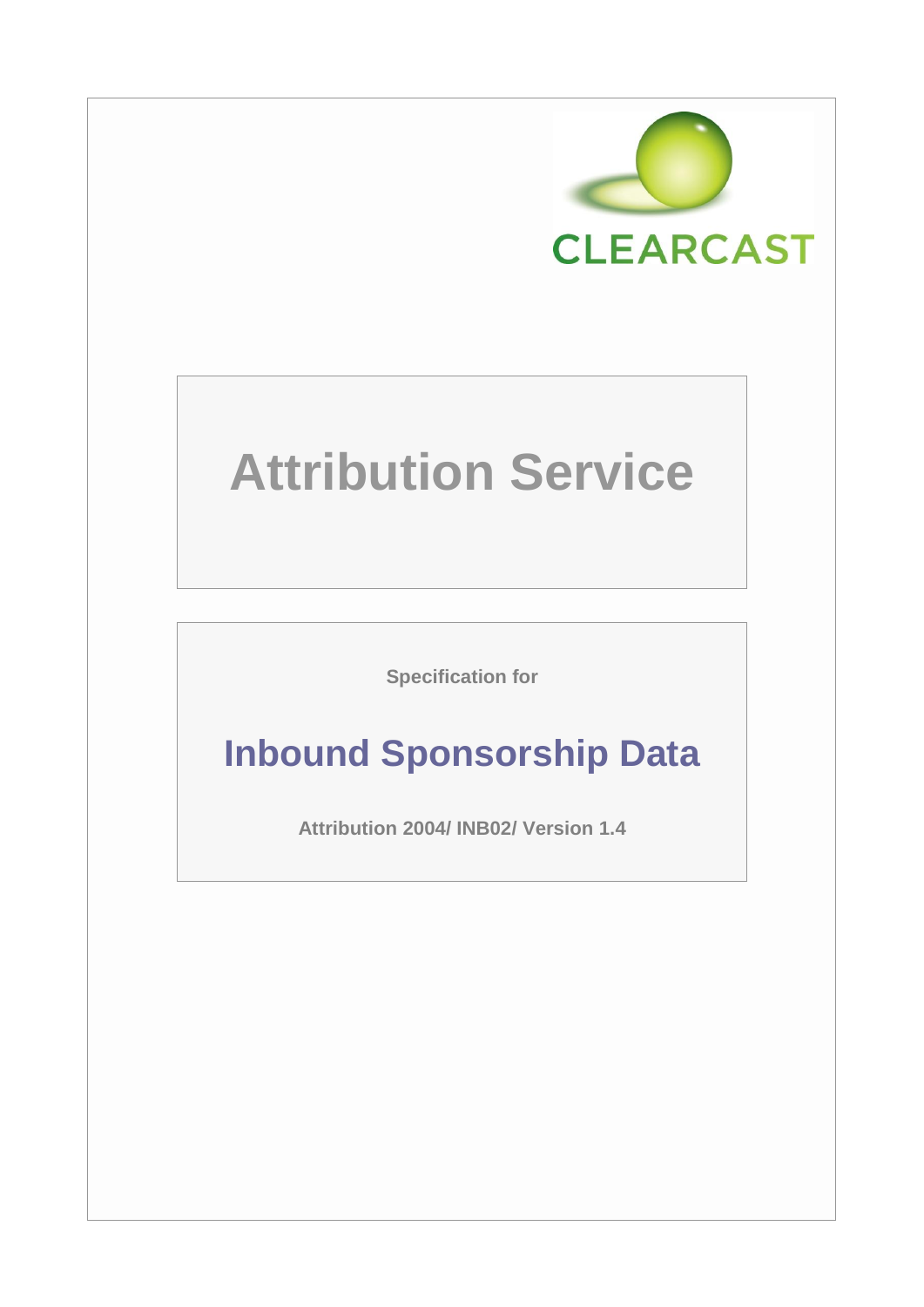## **INTRODUCTION**

Inbound Sponsorship Data files contain attribution data relating to specific sponsorship events transmitted in a 7-day period, and are transferred from sales houses to the Attribution service.

Attribution administration standardises the data, and distributes a company specific Weekly Sponsorship Exception Report to advise sales houses of the assigned standard Attribution names and codes.

All fields outlined in this file specification are mandatory.

# **FILE CONTENTS**

The file contains three record types.

| Header record  | $\sim$                   | one record per file                 |
|----------------|--------------------------|-------------------------------------|
| Data records   | $\overline{\phantom{a}}$ | one set per unique sponsorship code |
| Trailer record | $\overline{\phantom{a}}$ | one record per file                 |

#### **RECORD DELIMITERS**

1 x Carriage Return (0x0D) and 1 x Line Feed (0x0A)

# **UPPER CASE**

Please enforce upper case for all records supplied on Inbound Sponsorship Data files.

#### **FILE SEQUENCE**

- Record Type
- Date of Transmission
- Sponsorship Code
- Product Name
- Advertiser Name
- Buyer Name

**Record Length - 100**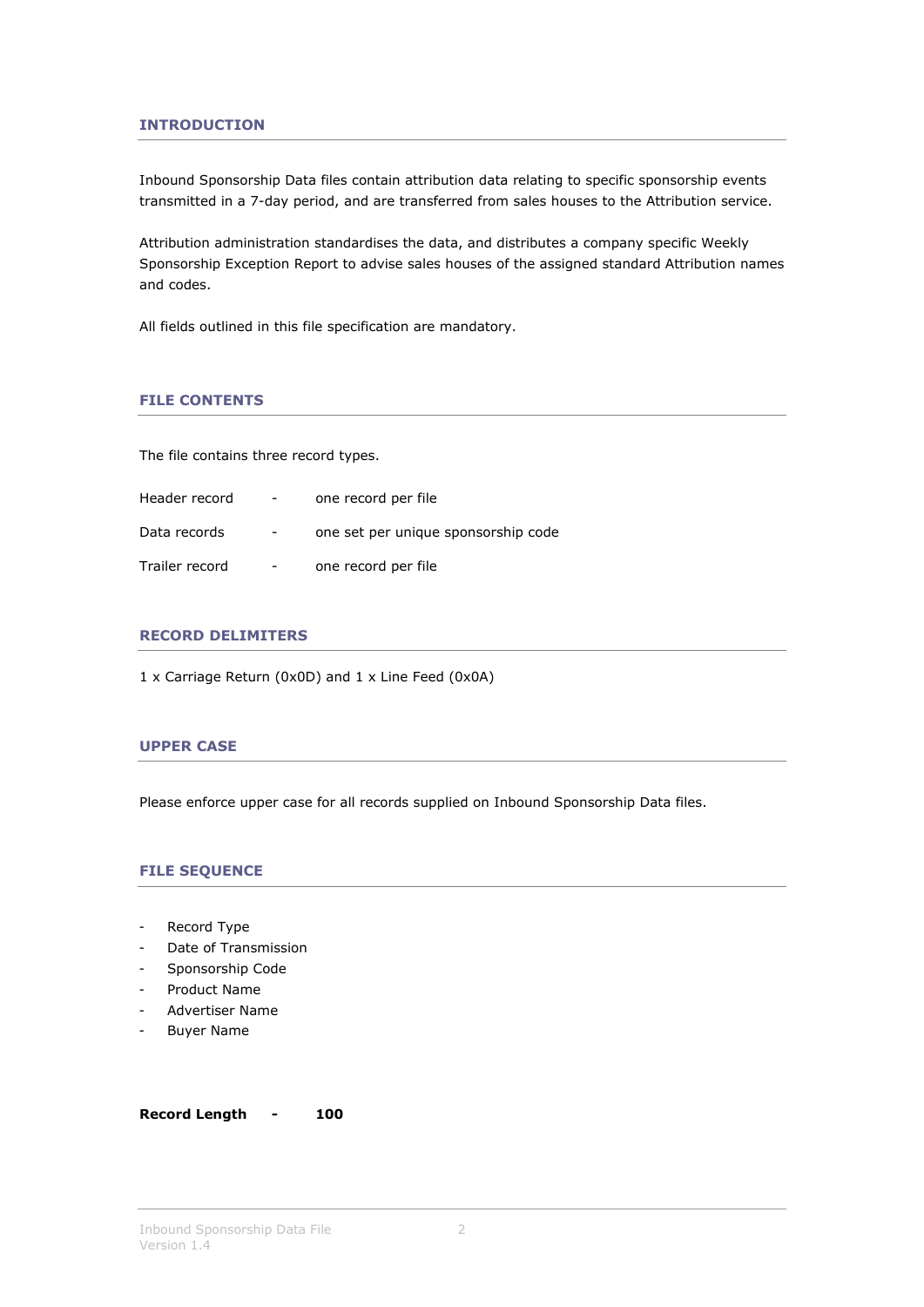#### **ASSOCIATED APPENDICES**

# **Attribution 2010/ APX01: Sponsorship Global Identifier Codes.**

# **INBOUND SPONSORSHIP DATA FILE HEADER RECORD**

#### **Note: the header record should be included in the record count**

| <b>Inbound Sponsorship Data File Header Record</b> |        |                                 |           |                 |
|----------------------------------------------------|--------|---------------------------------|-----------|-----------------|
| Position                                           | Length | Description                     | Data Type | Range           |
|                                                    | 2      | Record Type                     | N         | 01              |
| 3                                                  | 4      | Record Length                   | N         | 0100            |
| 7                                                  | 9      | File Name                       | A         | SP INWEEK       |
| 16                                                 | 3      | Sales House File Extension      | A         | See table below |
| 19                                                 | 8      | Start Date of Transmissions     | N         | <b>DDMMYYYY</b> |
| 27                                                 | 8      | End Date of Transmissions       | N         | <b>DDMMYYYY</b> |
| 35                                                 | 6      | Record Count (for verification) | N         | <b>NNNNNN</b>   |
| 41                                                 | 3      | File Format Version             | N         | $0 - 999$       |
| 44                                                 | 57     | <b>Blank</b><br>N               |           | Padding         |

#### **Inbound Sponsorship Data File Header Record Description**

#### **Record Length**

This is the total number of characters to be found in each record. Record Types are padded at the end to ensure that each record has the same number of characters.

#### **File Name**

The file name follows the format outlined in the tables below.

| <b>Transmission Day(s)</b> | <b>File Name</b> |
|----------------------------|------------------|
| Monday - Sunday            | SP INWEEK        |

#### **Sales House File Extension**

3-character sales house file extensions currently in use are listed in the table below.

| <b>Sales House Name</b>   | <b>File Extension</b> |
|---------------------------|-----------------------|
| <b>BSkyB</b>              | <b>SKY</b>            |
| Channel 4 Television      | CH <sub>4</sub>       |
| Digitex                   | <b>DMS</b>            |
| Five                      | CH <sub>5</sub>       |
| Interactive Digital Sales | <b>FLX</b>            |
| <b>ITV</b>                | GRN                   |
| Optimal                   | <b>OPT</b>            |
| Turner Broadcasting       | TUR                   |
| Walt Disney Company       | 1FT                   |
|                           |                       |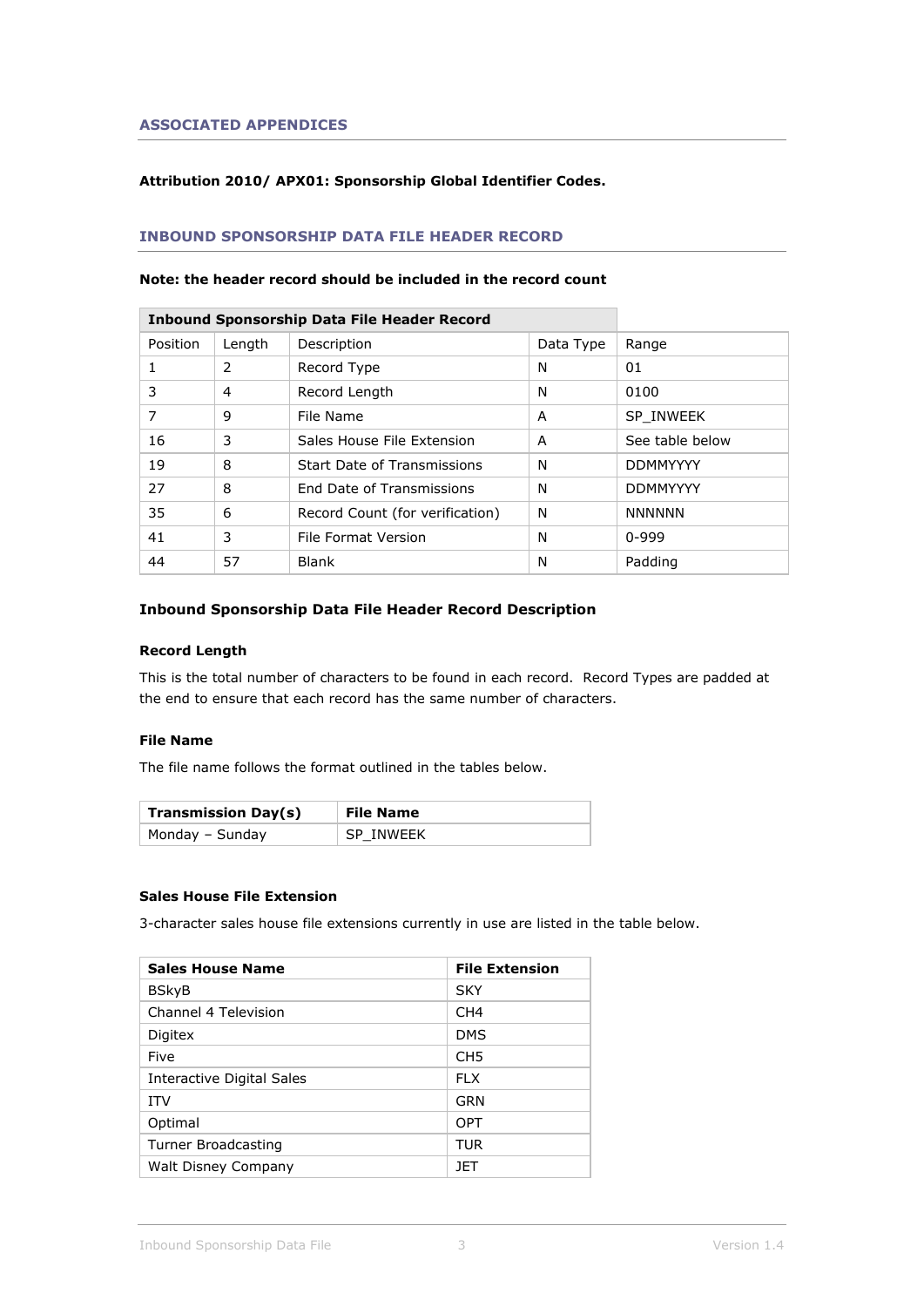#### **Start Date of Transmissions**

The start date of transmissions reported on the file. This reflects the BARB Reporting Day that runs from 06:00 to 29:59 (05:59 the following day).

#### **End Date of Transmissions**

The end date of transmissions reported on the file. This reflects the BARB Reporting Day that runs from 06:00 to 29:59 (05:59 the following day).

#### **Record count**

Used for verification this is a count of the number of records on the file. The count should include the header record, but exclude the trailer record.

#### **File Version**

A number indicating the format version of the file issued. The first version of the Inbound Sponsorship Data file format is 001.

#### **INBOUND SPONSORSHIP DATA RECORD**

|          | <b>Inbound Sponsorship Data Record</b> |                                            |           |                 |
|----------|----------------------------------------|--------------------------------------------|-----------|-----------------|
| Position | Length                                 | Description                                | Data Type |                 |
|          | 2                                      | Record Type                                | N         |                 |
| 3        | 8                                      | N<br>Date of Transmission                  |           | <b>DDMMYYYY</b> |
| 11       | 15                                     | Sponsorship Code<br>(sales house specific) | A         |                 |
| 26       | 35                                     | Product Name<br>A                          |           |                 |
| 61       | 20                                     | Advertiser Name                            | A         |                 |
| 81       | 20                                     | <b>Buyer Name</b><br>A                     |           |                 |

#### **Inbound Sponsorship Data Record Description**

#### **Date of Transmission**

The transmissions date of data on the file. This reflects the BARB Reporting Day that runs from 06:00 to 29:59 (05:59 the following day).

# **PLEASE NOTE**

It is recommended that Broadcasters include details of a sponsorship code and its associated attribution in the Inbound Sponsorship Data file for each day an event is transmitted, rather than reporting the information only once at the Start Date of Transmissions.

#### **Sponsorship Code**

Sponsorship codes are created by the Broadcaster and are a maximum of 15-characters in length.

#### **Example Sponsorship Code: ITVSP0124CA019S**

The sponsorship code field must be: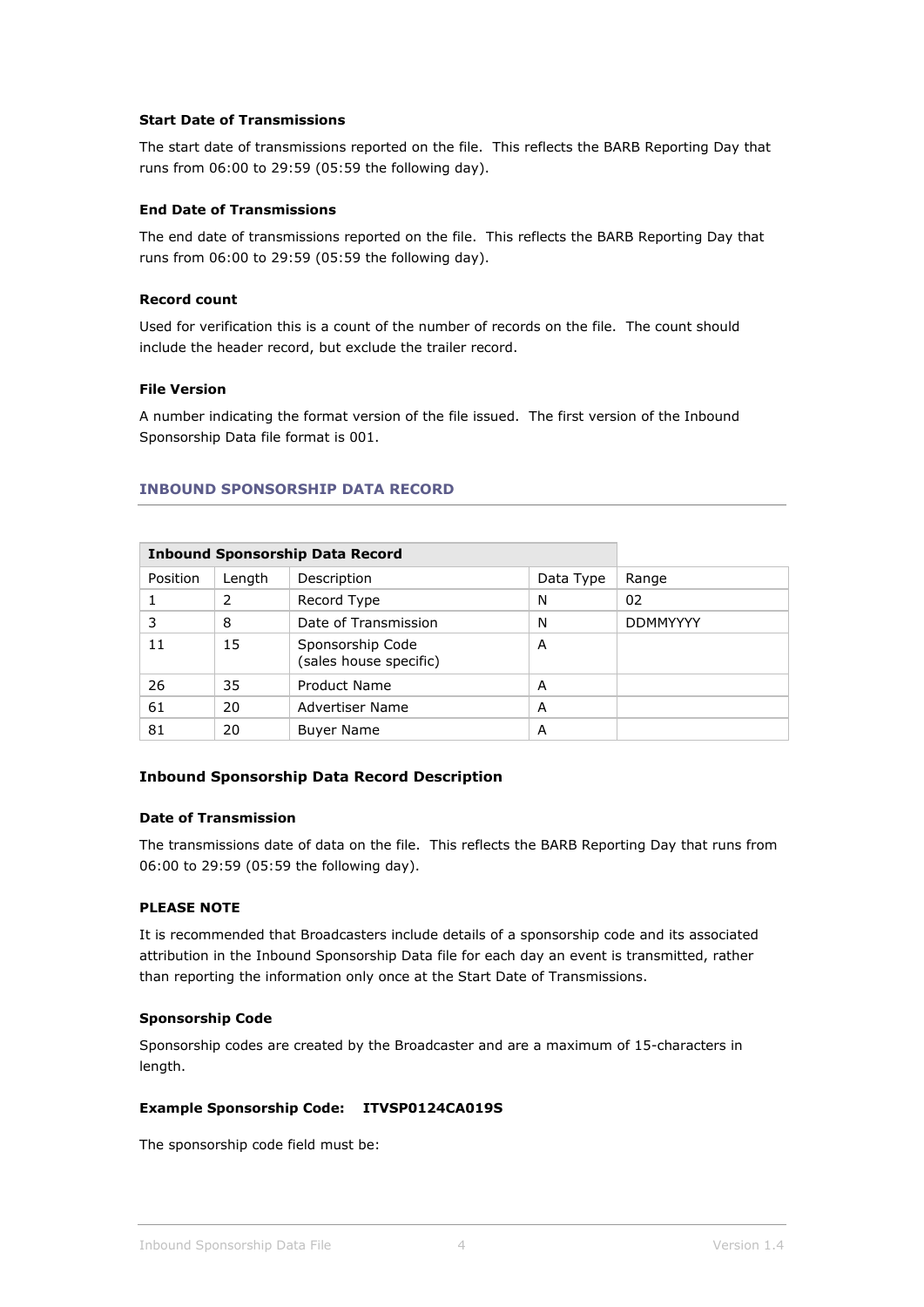- Left justified with trailing blanks
- Alpha numeric ONLY (A-Z or 0-9)
- Upper case
- No embedded spaces
- No special characters
	- *(i.e. any characters that are not A-Z or 0-9 or space)*

The first 3-characters denote the Broadcaster who created the sponsorship code to ensure that the code is globally unique.

The Attribution Service maintains a list of 3-character Broadcaster prefixes, companies must advise us of the unique prefix they intend to use.

The full list of 3-character prefixes currently in use can be found in following appendix: Attribution 2010/ APX01: Sponsorship Global Identifier Codes.

The list contains only those prefixes currently supplied to the Attribution Service. Broadcasters must provide the Attribution Service with advance notification should there be any requirement to change the prefix they utilise.

The Attribution Service is not responsible for ensuring that broadcasters maintain their use of the correct 3-character code within relevant industry reporting systems.

#### **PLEASE NOTE**

The attribution for a unique sponsorship code will not change, unless the record was reported incorrectly and requires an amendment to be issued. If an attribution change is anticipated a new sponsorship code should be created by the Broadcaster.

#### **Product Name**

This is a sales house specific 35-character product name. The length of product names held on sales house airtime sales systems varies so please provide the maximum length available. Product names for sponsorship codes are standardised by the Attribution service on a weekly basis.

#### **Advertiser Name**

This is 20-character advertiser sponsorship the event. Advertiser names are standardised by the Attribution service on a weekly basis.

#### **Buyer Name**

This is a 20-character name of the buying agency responsible for booking the sponsorship event. If the booking is made directly by the advertiser, please replicate the advertiser name in the buyer name field. Buyer names are standardised by the Attribution service on a weekly basis.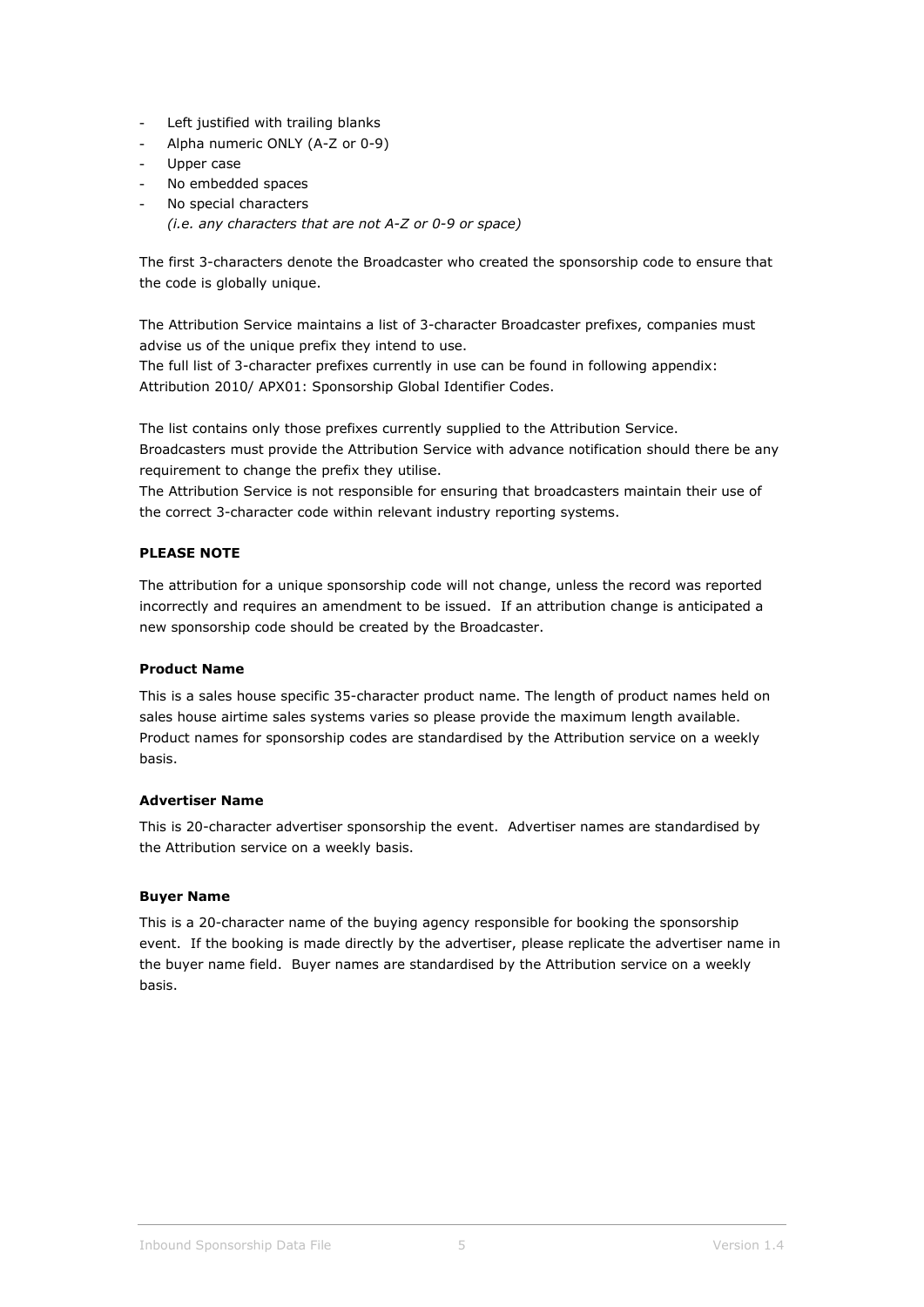# **INBOUND SPONSORSHIP DATA FILE TRAILER RECORD**

|          | <b>Inbound Sponsorship Data File Trailer Record</b> |              |       |         |
|----------|-----------------------------------------------------|--------------|-------|---------|
| Position | Length                                              | Description  | Range |         |
|          |                                                     | Record Type  | N     | 99      |
|          | 6                                                   | Record Count | N     |         |
| q        | 92                                                  | <b>Blank</b> | N     | Padding |

#### **Inbound Sponsorship Data File Header Record Description**

#### **Record Length**

The trailer record contains a count of the number of records that precede it on the file. The count includes the header record but not the trailer record.

#### **FILE DELIVERY SCHEDULE**

# **SP\_INWEEK File Delivery Schedule**

| <b>Transmission Day(s)</b> | File to be delivered by:                                  |  |
|----------------------------|-----------------------------------------------------------|--|
| Monday-Sunday              | 11.00am on the Tuesday following the week of transmission |  |

#### **FILE TRANSFER**

Files are delivered to the Attribution service via ftp or email.

**FTP:** [ftp.attributions.net](ftp://ftp.attributions.net/)

**Email:** [attributions@imdplc.com](mailto:attributions@imdplc.com)

Files must be uploaded to the **inbound** directory on the Attribution FTP site.

Attribution administration will supply new subscribers with a secure login to [ftp.attributions.net](ftp://ftp.attributions.net/)

When subscribers log on to the Attribution FTP site they are taken directly to their relevant company folder, from this directory level they will need to drill to the <inbound> directory to upload files.